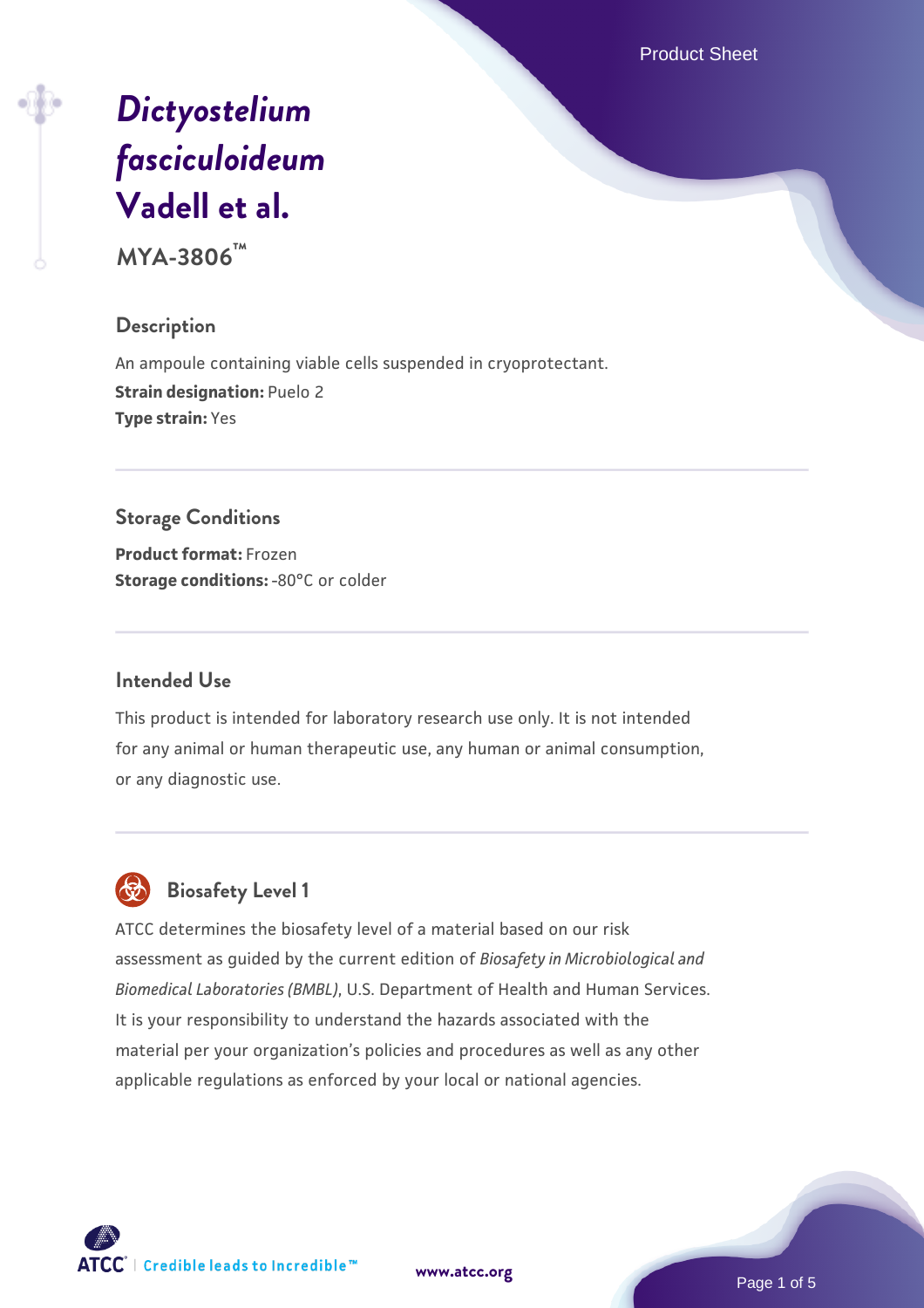ATCC highly recommends that appropriate personal protective equipment is always used when handling vials. For cultures that require storage in liquid nitrogen, it is important to note that some vials may leak when submersed in liquid nitrogen and will slowly fill with liquid nitrogen. Upon thawing, the conversion of the liquid nitrogen back to its gas phase may result in the vial exploding or blowing off its cap with dangerous force creating flying debris. Unless necessary, ATCC recommends that these cultures be stored in the vapor phase of liquid nitrogen rather than submersed in liquid nitrogen.

#### **Certificate of Analysis**

For batch-specific test results, refer to the applicable certificate of analysis that can be found at www.atcc.org.

#### **Growth Conditions**

**Medium:**  [ATCC Medium 919: Non-nutrient agar](https://www.atcc.org/-/media/product-assets/documents/microbial-media-formulations/9/1/9/atcc-medium-919.pdf?rev=f4e1e31d2b4249c2a4e4c31a4c703c9e) **Temperature:** 20-25°C **Incubation:** Grown in two-member culture with Escherichia coli ATCC 23437

#### **Handling Procedures**

**Frozen ampoules** packed in dry ice should either be thawed immediately or stored in liquid nitrogen. If liquid nitrogen storage facilities are not available, frozen ampoules may be stored at or below -70°C for approximately one week. **Do not under any circumstance store frozen ampoules at refrigerator freezer temperatures (generally -20°C)**. Storage of frozen material at this

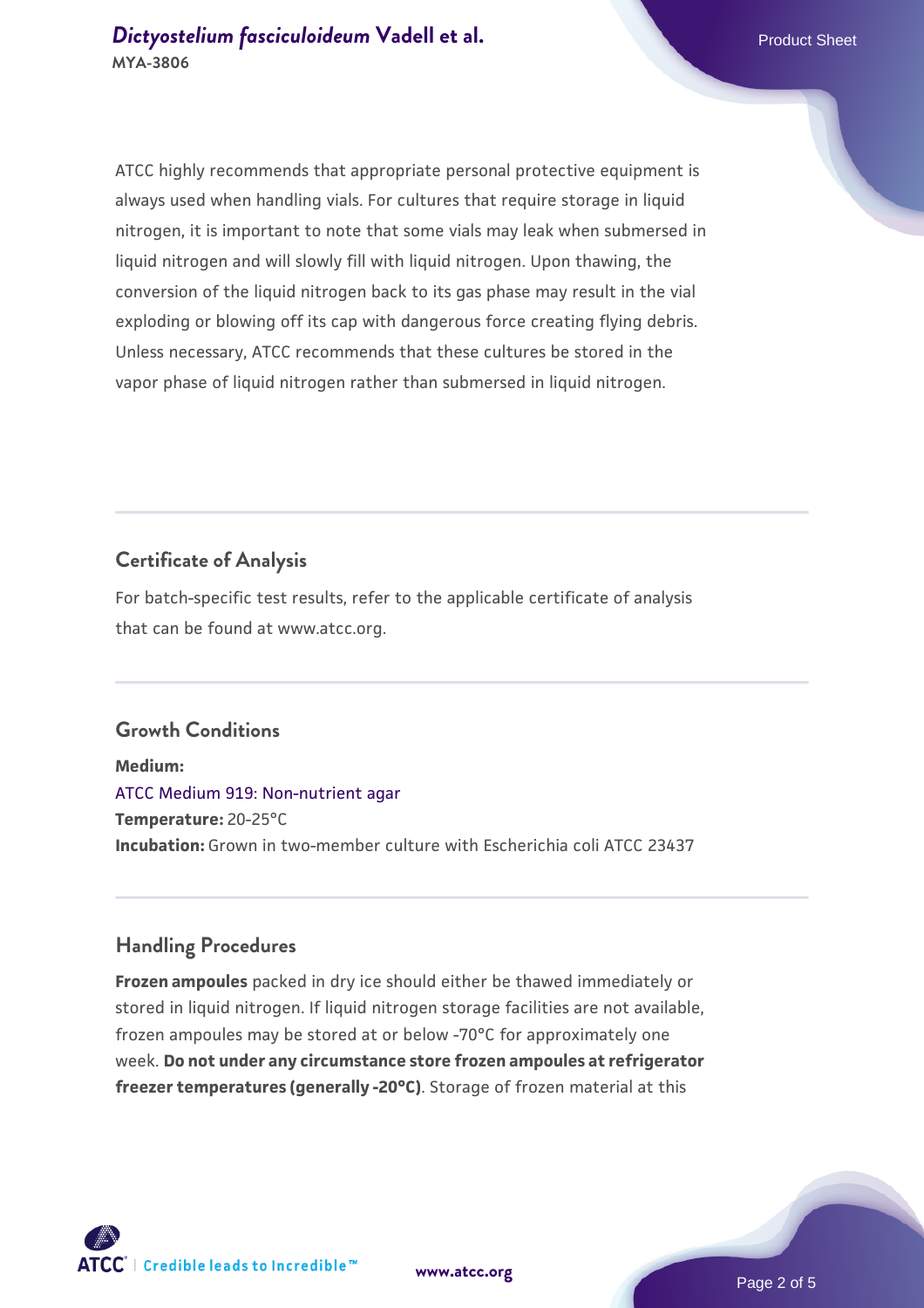# **[Dictyostelium fasciculoideum](https://www.atcc.org/products/mya-3806) [Vadell et al.](https://www.atcc.org/products/mya-3806)** Product Sheet **MYA-3806**

temperature will result in the death of the culture.

- 1. To thaw a frozen ampoule, place in a **25°C to 30°C** water bath, until just thawed **(approximately 5 minutes)**. Immerse the ampoule just sufficient to cover the frozen material. Do not agitate the ampoule.
- 2. Immediately after thawing, wipe down ampoule with 70% ethanol and aseptically transfer at least 50 µL (or 2-3 agar cubes) of the content onto a plate or broth with medium recommended.
- 3. Incubate the inoculum/strain at the temperature and conditions recommended.
- 4. Inspect for growth of the inoculum/strain regularly for up to 4 weeks. The time necessary for significant growth will vary from strain to strain.

# **Material Citation**

If use of this material results in a scientific publication, please cite the material in the following manner: *Dictyostelium fasciculoideum* Vadell et al. (ATCC MYA-3806)

#### **References**

References and other information relating to this material are available at www.atcc.org.

#### **Warranty**

The product is provided 'AS IS' and the viability of ATCC® products is warranted for 30 days from the date of shipment, provided that the customer has stored and handled the product according to the information included on the product information sheet, website, and Certificate of Analysis. For living cultures, ATCC lists the media formulation and reagents that have been found to be effective for the product. While other



**[www.atcc.org](http://www.atcc.org)**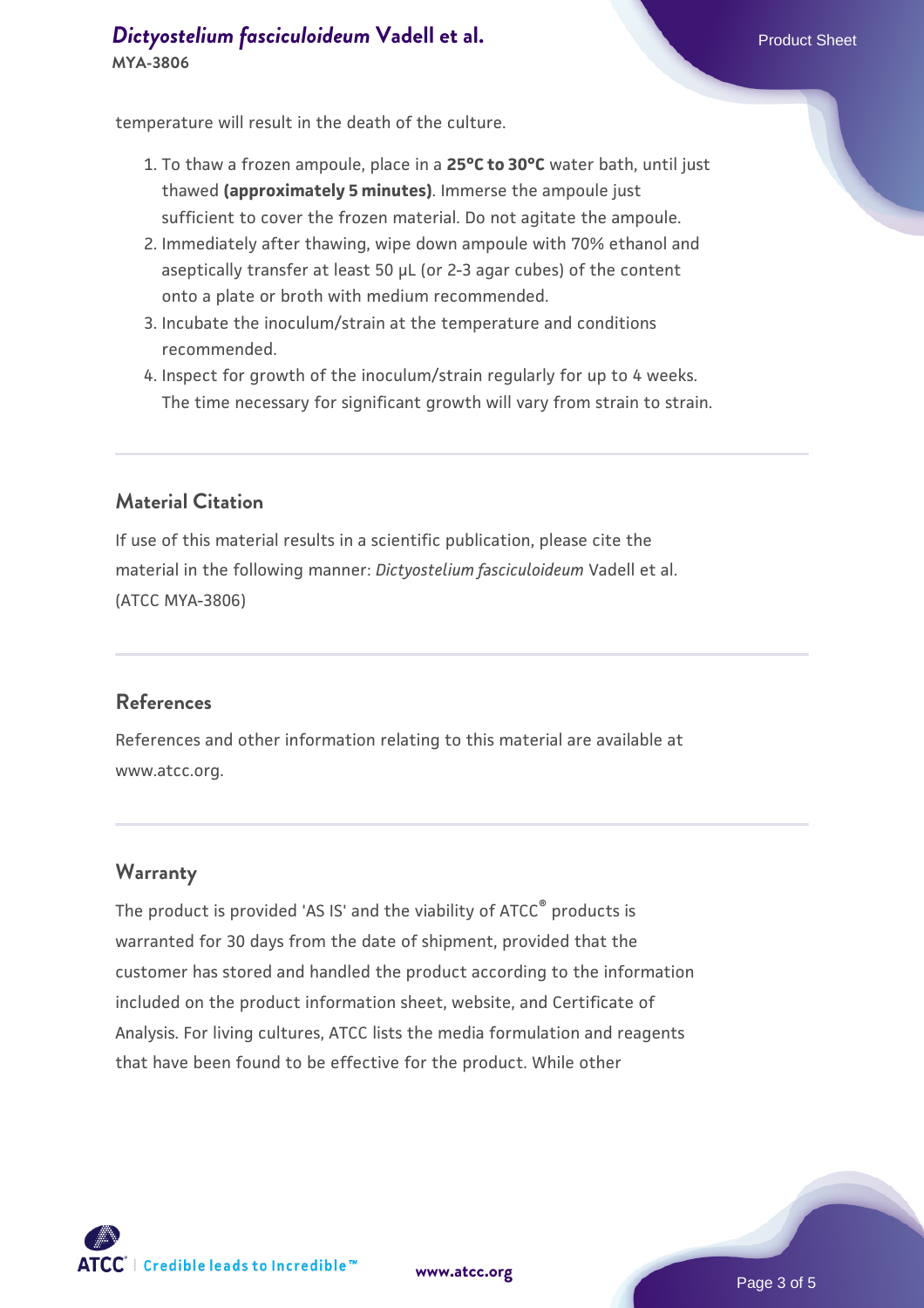# **[Dictyostelium fasciculoideum](https://www.atcc.org/products/mya-3806) [Vadell et al.](https://www.atcc.org/products/mya-3806)** Product Sheet **MYA-3806**

unspecified media and reagents may also produce satisfactory results, a change in the ATCC and/or depositor-recommended protocols may affect the recovery, growth, and/or function of the product. If an alternative medium formulation or reagent is used, the ATCC warranty for viability is no longer valid. Except as expressly set forth herein, no other warranties of any kind are provided, express or implied, including, but not limited to, any implied warranties of merchantability, fitness for a particular purpose, manufacture according to cGMP standards, typicality, safety, accuracy, and/or noninfringement.

### **Disclaimers**

This product is intended for laboratory research use only. It is not intended for any animal or human therapeutic use, any human or animal consumption, or any diagnostic use. Any proposed commercial use is prohibited without a license from ATCC.

While ATCC uses reasonable efforts to include accurate and up-to-date information on this product sheet, ATCC makes no warranties or representations as to its accuracy. Citations from scientific literature and patents are provided for informational purposes only. ATCC does not warrant that such information has been confirmed to be accurate or complete and the customer bears the sole responsibility of confirming the accuracy and completeness of any such information.

This product is sent on the condition that the customer is responsible for and assumes all risk and responsibility in connection with the receipt, handling, storage, disposal, and use of the ATCC product including without limitation taking all appropriate safety and handling precautions to minimize health or environmental risk. As a condition of receiving the material, the customer agrees that any activity undertaken with the ATCC product and any progeny or modifications will be conducted in compliance with all applicable laws, regulations, and guidelines. This product is provided 'AS IS' with no representations or warranties whatsoever except as expressly set forth herein and in no event shall ATCC, its parents, subsidiaries, directors, officers,